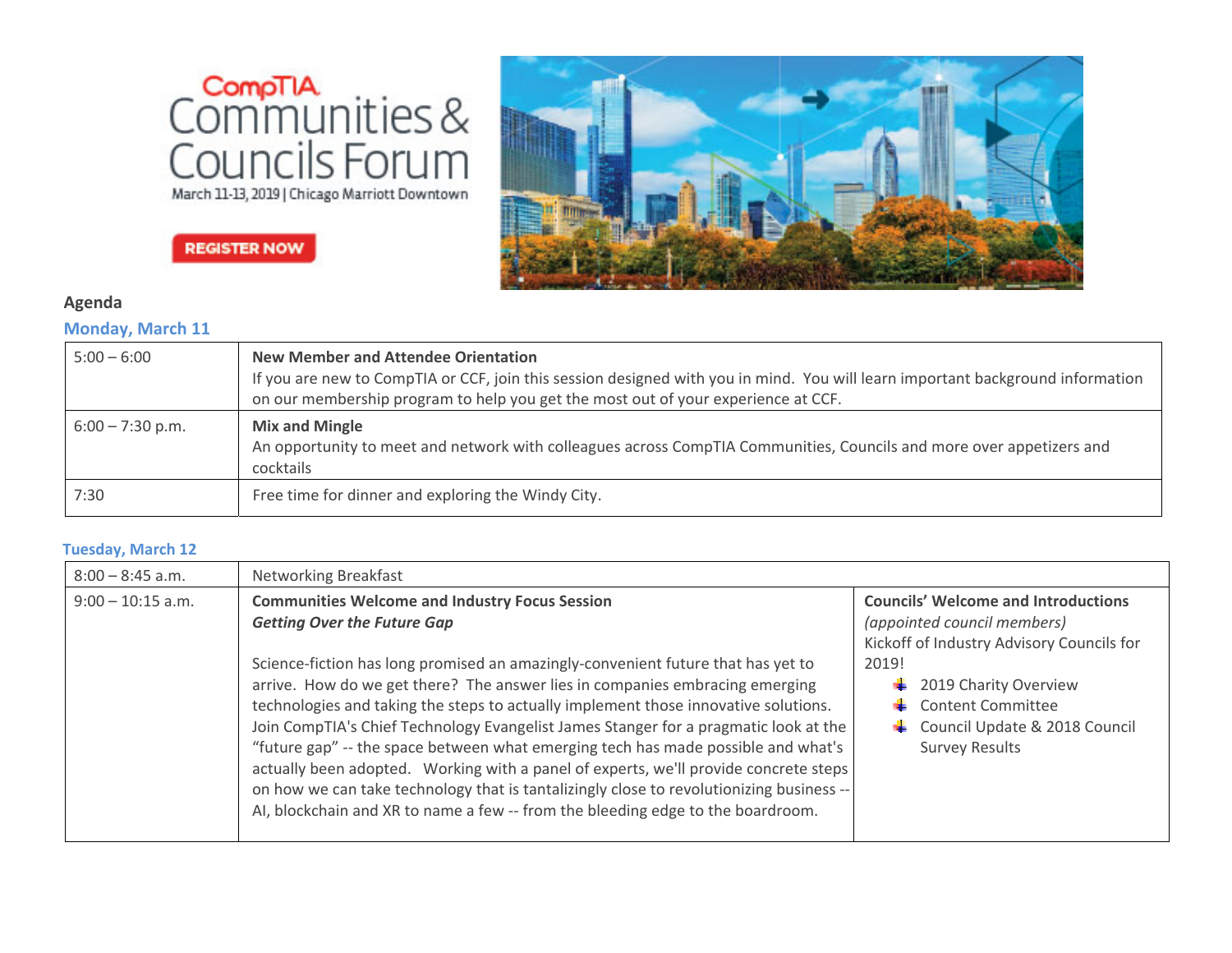| $10:30 - 12:00$ p.m. | <b>IT Security Community Meeting</b><br>Join us to develop resources that<br>۰.<br>will empower the industry on the<br>journey to cybersecurity<br>excellence in the next decade.<br>÷<br>Walk away with solutions to keep<br>up with the latest threats, ensure<br>your staff is trained on the current<br>IT security landscape and<br>effectively convey the value of<br>your security offering to clients.                 | <b>Advancing Women in Technology</b><br><b>Community Meeting</b><br>$\frac{1}{2}$ Take action and participate in this<br>powerful workshop designed to shape<br>tomorrow's tech workforce.<br>÷<br>Develop resources that empower<br>women with the tools, guidance and<br>confidence they need to enter the tech<br>industry and advance their careers.                                   | <b>Individual Councils Working Meetings</b><br>(appointed council members)<br>← Channel Advisory Board<br><b>Business Applications Advisory Council</b><br><b>Smart Cities Advisory Council</b><br>Drone Advisory Council<br><b>Blockchain Advisory Council</b><br>New Member Introductions and councils<br>will discuss 2019 goals, plan out and begin<br>work on 2019 projects.                                                                                                                                                                    |
|----------------------|--------------------------------------------------------------------------------------------------------------------------------------------------------------------------------------------------------------------------------------------------------------------------------------------------------------------------------------------------------------------------------------------------------------------------------|--------------------------------------------------------------------------------------------------------------------------------------------------------------------------------------------------------------------------------------------------------------------------------------------------------------------------------------------------------------------------------------------|------------------------------------------------------------------------------------------------------------------------------------------------------------------------------------------------------------------------------------------------------------------------------------------------------------------------------------------------------------------------------------------------------------------------------------------------------------------------------------------------------------------------------------------------------|
| $12:00 - 1:00$ p.m.  | <b>Networking Lunch &amp; CompTIA Update</b><br>Nancy Hammervik, EVP, Industry Relations, will review the key strategies and goals for CompTIA in 2019.                                                                                                                                                                                                                                                                        |                                                                                                                                                                                                                                                                                                                                                                                            |                                                                                                                                                                                                                                                                                                                                                                                                                                                                                                                                                      |
| $1:15 - 2:45$ p.m.   | <b>Emerging Technology Community</b><br><b>Meeting</b><br>$\triangleq$ Collaborate and debate with peers<br>as you build the next iteration of<br>the highly publicized list of top 10<br>emerging technologies that will<br>disrupt markets and rock the tech<br>industry.<br>Walk away with real-world<br>examples of how you can leverage<br>tech in new and interesting ways to<br>grow your business.<br>Networking Break | <b>Advancing Diversity in Technology</b><br><b>Community Meeting</b><br>$\frac{1}{2}$ Explore creative ways to accelerate<br>workplace diversity efforts.<br>$\frac{1}{2}$ Uncover fresh approaches that will lead<br>to increased career opportunity and<br>corporate profitability, as well as shape<br>the future of our industry.                                                      | <b>Individual Councils Working Meetings</b><br>(appointed council members)<br><b>E</b> Channel Advisory Board<br><b>Buyer's Journey Expansion</b><br>$\circ$<br><b>E</b> Business Applications Advisory Council<br>o Enable SaaS Sales and<br>Growth<br>Smart Cities Advisory Council<br>O Top Solutions & Skills<br>Needed<br>Drone Advisory Council<br>۰.<br><b>Standards &amp; Recreational</b><br><b>Drone Certificate</b><br><b>Blockchain Advisory Council</b><br>۰.<br>o Top Solutions & Goal<br>Setting<br>Working Meeting First Day Wrap Up |
| $3:00 - 4:00$ p.m.   | <b>Hidden Figures: Opening Up</b><br><b>Cybersecurity Careers to Women</b><br>An Advancing Women in Technology<br>and IT Security Community Joint<br>Workshop<br>IT security careers cover everything<br>from coding to customer acquisition,<br>programming to product development,<br>project management to marketing,<br>data breaches to digital forensics, and                                                            | How Emerging Technologies can bolster<br><b>Diversity and Inclusion</b><br>An Emerging Technology and Advancing<br>Diversity in Technology Community Joint<br>Workshop<br>Advances in technology are impacting<br>individual careers and reshaping every<br>company and industry. New opportunities<br>exist that were previously unattainable to<br>people from diverse backgrounds. This |                                                                                                                                                                                                                                                                                                                                                                                                                                                                                                                                                      |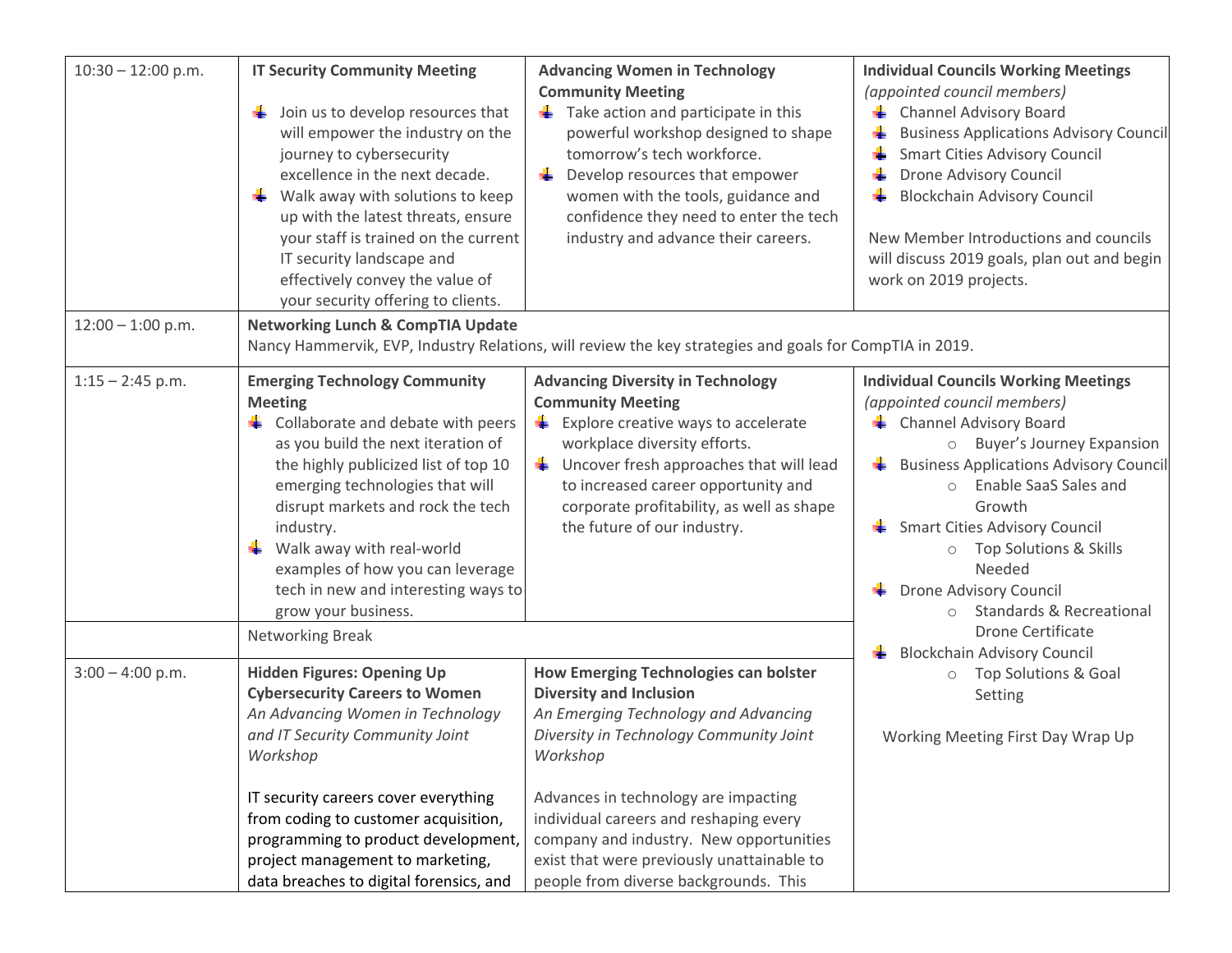|                    | more! Opportunities abound for all, yet<br>only 14 percent of the current U.S.<br>workforce in cybersecurity is female.<br>Take action to break the glass ceilings<br>in tech, drive more women into this<br>lucrative field and change the industry<br>one woman at a time. | session will explore how advances in tech can<br>strengthen diversity and inclusion in our<br>industry, including upskilling the workforce<br>and providing access for groups that have<br>historically been left out. |  |
|--------------------|------------------------------------------------------------------------------------------------------------------------------------------------------------------------------------------------------------------------------------------------------------------------------|------------------------------------------------------------------------------------------------------------------------------------------------------------------------------------------------------------------------|--|
| $4:00 - 5:00$ p.m. | Day 1 Communities Report Outs<br>Communities share their discoveries and plans for the coming year, inviting all attendee feedback and conversation.                                                                                                                         |                                                                                                                                                                                                                        |  |
| $5:00 - 6:30$ p.m. | <b>End of Day Wine Down</b><br>Cap off a great day of thought leadership and industry meetings with cocktails, snacks and conversation!                                                                                                                                      |                                                                                                                                                                                                                        |  |
| 6:30 p.m.          | Free Evening for Dinner and Exploring Chicago                                                                                                                                                                                                                                |                                                                                                                                                                                                                        |  |

### **Wednesday, March 13**

| $7:45 - 8:30$ a.m.  | Networking Breakfast                                                                                                                                                                                                                                                                                                                                                                                                         |                                                                                                                                                                                                                                                                                                        |                                                                                                                                                                                                                                      |
|---------------------|------------------------------------------------------------------------------------------------------------------------------------------------------------------------------------------------------------------------------------------------------------------------------------------------------------------------------------------------------------------------------------------------------------------------------|--------------------------------------------------------------------------------------------------------------------------------------------------------------------------------------------------------------------------------------------------------------------------------------------------------|--------------------------------------------------------------------------------------------------------------------------------------------------------------------------------------------------------------------------------------|
| $8:30 - 9:15$ a.m.  | <b>Communities Industry Focus Session</b><br><b>Innovative Approaches to Addressing the Skills Gap</b><br>Charles Eaton, CEO of Creating IT Futures<br>By 2020, nearly one million positions will need to be filled in the tech industry. 85% of<br>the jobs that will exist in 2030 haven't been invented yet. With tech fast becoming<br>the life blood of all businesses, what can we do as an industry to close the gap? |                                                                                                                                                                                                                                                                                                        | <b>Individual Councils Working Meetings</b><br>(appointed council members)<br><b>Channel Advisory Board</b><br>۰.<br><b>Business Applications Advisory Council</b><br><b>Smart Cities Advisory Council</b><br>Drone Advisory Council |
| $9:15 - 9:30$ a.m.  | Networking Break                                                                                                                                                                                                                                                                                                                                                                                                             |                                                                                                                                                                                                                                                                                                        | <b>Blockchain Advisory Council</b>                                                                                                                                                                                                   |
| $9:30 - 11:00$ a.m. | <b>Future Leaders Community</b><br><b>Meeting</b><br>$\pm$ Help guide the future of the<br>tech industry by bringing out<br>the best in yourself and the<br>leaders of tomorrow.<br>Define the qualities and<br>characteristics needed to lead<br>high performing teams,<br>evaluate your own strengths<br>and weaknesses and build a<br>custom leadership checklist.                                                        | <b>Technology Lifecycle Services Community</b><br><b>Meeting</b><br>Roll up your sleeves and expose the key<br>ingredients to recurring revenue success.<br>Learn from industry experts as they share<br>their experiences and lead the discussion on<br>how you can build a more profitable business. | <b>Finalize Discussions</b><br>Prepare Report Out Decks                                                                                                                                                                              |